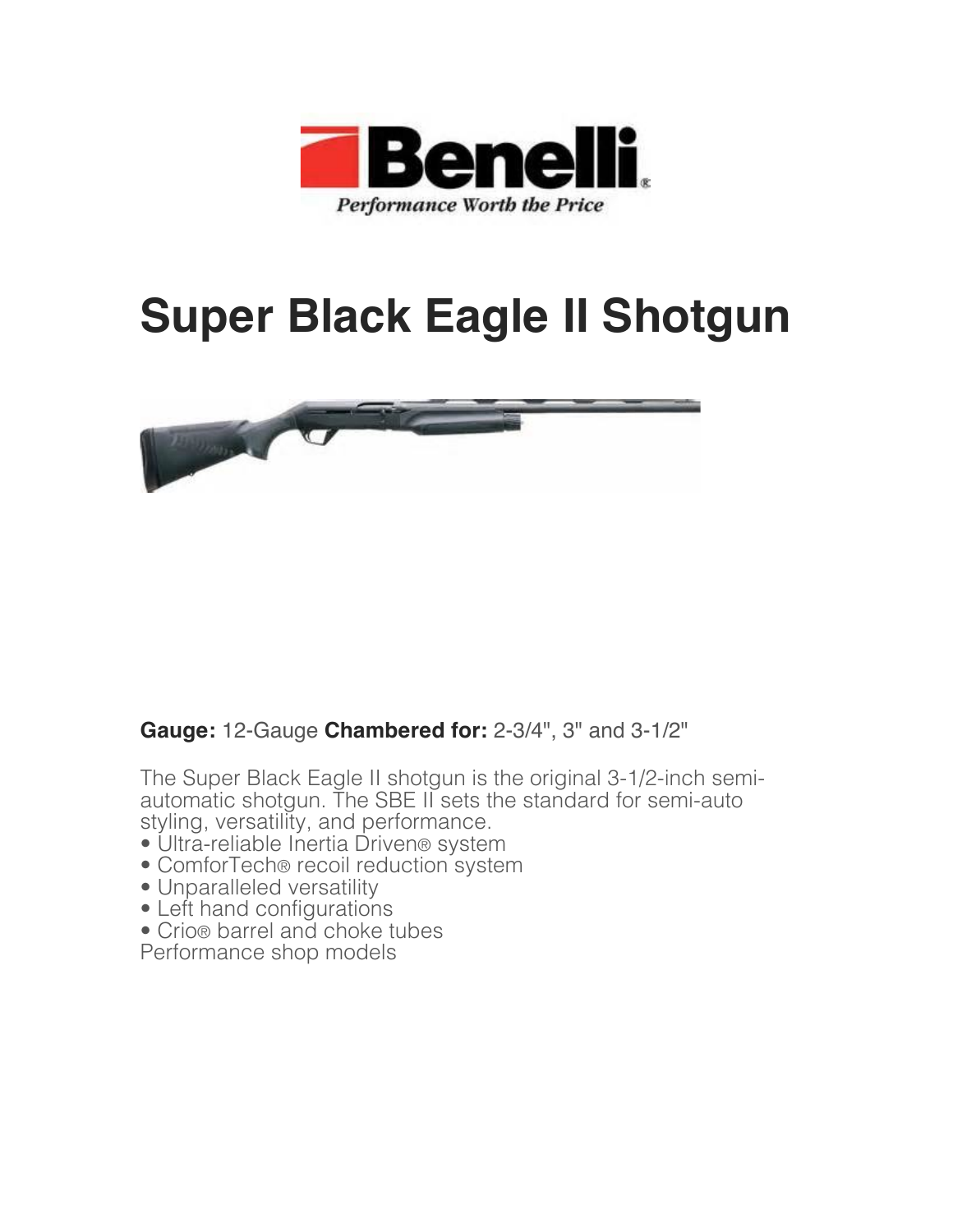



The Benelli Super Black Eagle II has earned an enviable reputation since its introduction. This unique semiautomatic has a minimum number of parts, contributing to its remarkable functional reliability and ease of maintenance.

The heart of its design is its sophisticated, yet simple inertia system. The bolt has a rotating head that has two locking lugs. When the gun is fired, recoil moves the inert breech bolt forward about .16 inch, and that compresses the inertia spring between the bolt head and the bolt proper.Compression of this spring